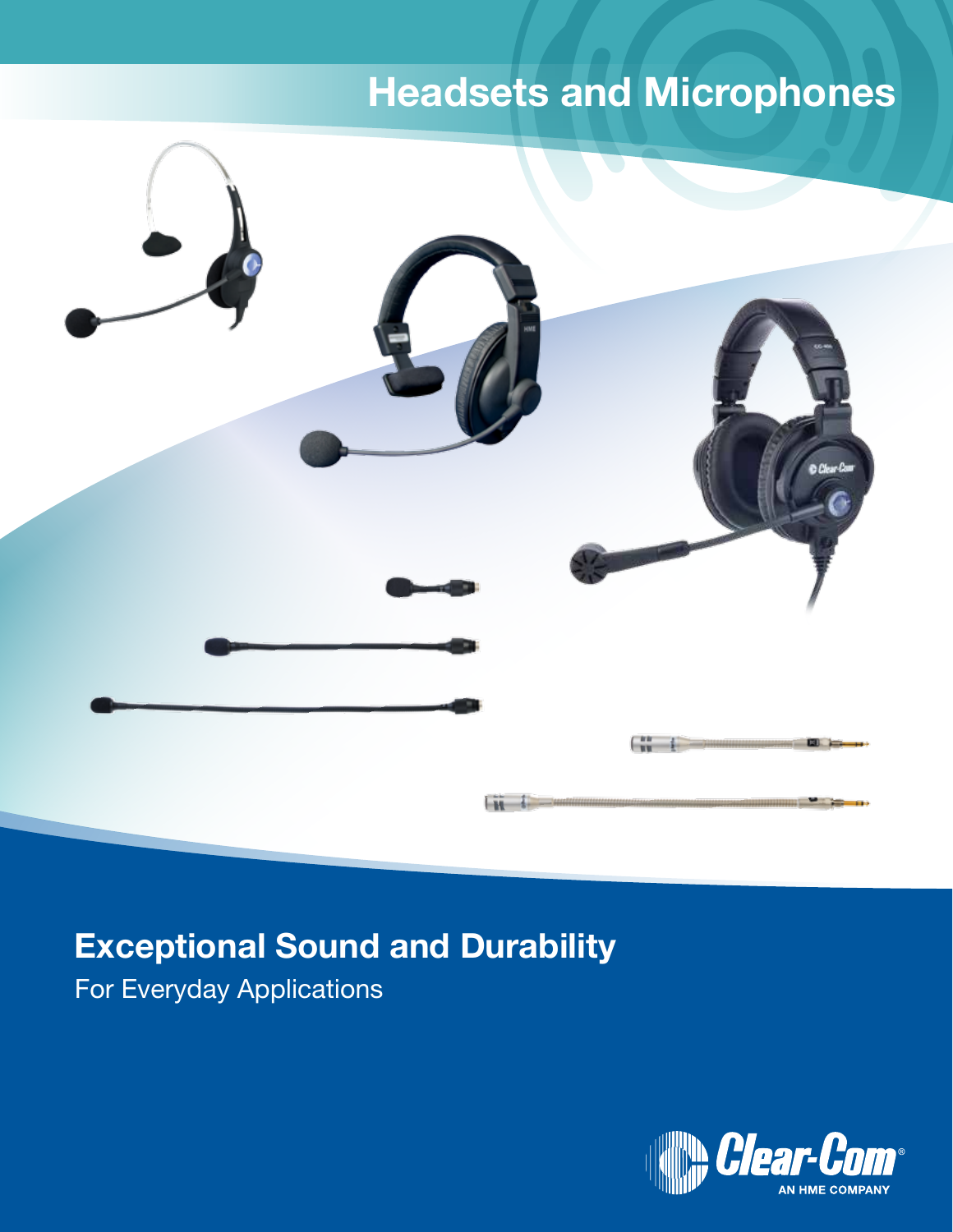# Headsets and Microphones

## Intercom Headsets and Accessories



#### CC-300 and CC-400 Headsets

Single- or double-ear headsets with flexible design, excellent noise attenuation and superior comfort. The dynamic microphone can rotate 300-degrees and the microphone boom acts as an On/Off switch for quick microphone muting. Includes standard 4-pin female connector. Interchangeable cabling for easy connector changing and repair.



#### CC-27 Headset

The CC-27 is a single-ear, wrap around, and rearworn headset with microphone. 4-pin XLR female. 200-Ohm Dynamic noise cancellation microphone with 150Hz to 10KHz frequency response.



#### HS15-4F Headset

Ultra comfortable, single-ear, lightweight headset with an electret noise-cancelling microphone. 4-pin XLR female.

*Note: Compatible with HME PRO850, Tempest, CellCom/FreeSpeak, V-Series panels and RS-700 Series beltpacks.*



#### CC-40 and CC-60 Headsets

Single- or double-ear general-purpose intercom headsets. 200/400 Ohms and excellent noise attenuation with a dynamic microphone. Straight 5.5 foot cord (1.67 meter) with 4-pin female XLR connector.



#### CC-010A IFB Ear Set

IFB ear set includes audio driver, coiled acoustic eartube with clothing clip, and 5ft (1.5m) cable with 1/8" (3.5mm) straight mini-jack connector.



#### HS15D-4F Headset

Ultra comfortable, dual-ear, lightweight headset with an electret noise-cancelling microphone. 4-pin XLR female.

*Note: Compatible with HME PRO850, Tempest, CellCom/FreeSpeak, V-Series panels and RS-700 Series beltpacks.*



#### CC-25 Headset The CC-25 with an electret microphone is only available with mini plug for HelixNet Partyline.



#### HS15 Headset

Ultra comfortable, single-ear, lightweight headset. Electret noise-cancelling microphone mounted on a flexible boom which rotates for left or right side use.

*Note: Compatible with HME DX100, 121, 210, and 300ES.*



#### CC-26K Headset

The CC-26K is a single-ear, 300-Ohm ultralightweight (1.3oz) headset with dynamic, noisecancelling microphone element on a flexible boom. Straight 5.5 foot cord (1.67 meter) with 4-pin female XLR connector.



#### HS15D Headset

Ultra comfortable, dual-ear, lightweight headset. Electret noise-cancelling microphone mounted on a flexible boom which rotates for left or right side use.

*Note: Compatible with HME DX100, 121, 210, and 300ES.*



#### HS16 Headset

Super lightweight, single-ear headset with noise-cancelling electret microphone can be worn on either ear. Flexible microphone boom ensures optimal sound clarity. Adjustable stainless steel headband provides stable, comfortable fit while ensuring secure positioning of microphone boom.

*Note: Compatible with HME DX100, 121, 210, and 300ES.*



HS4-3 Earpiece & Lapel Microphone This earpiece and multidirectional electret lapel microphone combo is perfect for more discreet applications where clear, reliable communication is critical, but the earpiece and microphone need to be less conspicuous.

*Note: Compatible with HME DX100, 121, 210, and 300ES.*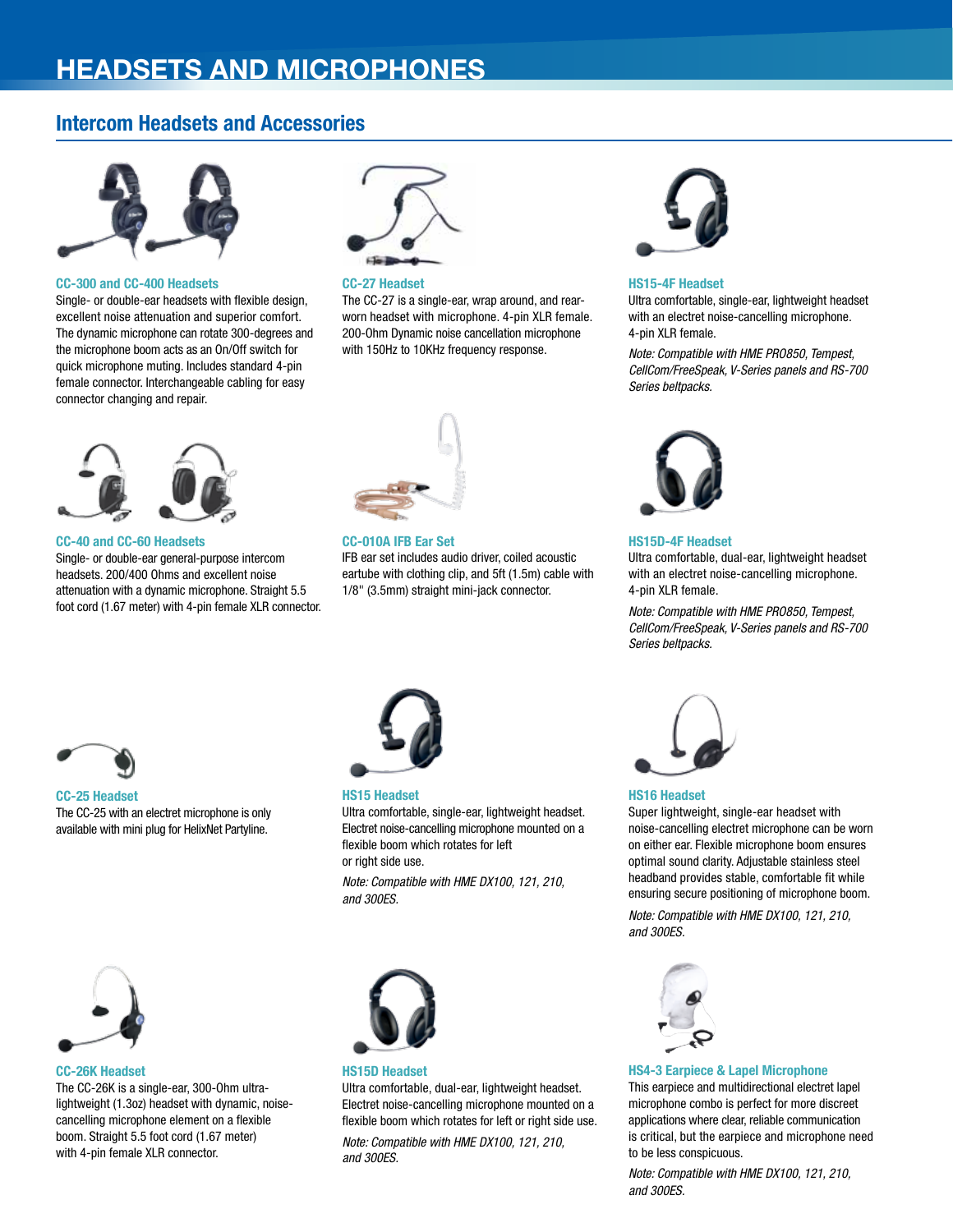### **Intercom Microphones Intercom Handsets**



#### MD-XLR Headset Adapter

These adapters enable headsets with dynamic mics and XLR connectors to interface with all the DX Series headset jacks. An active built-in circuit provides impedance matching and DC isolation. XLR adapters interface with 4P male, 4P female or 5P male headset connectors.

*Note: Compatible with HME DX100, 121, 210, and 300ES.*



Headset Extension Cable Six-foot headset extension cable for all mini-DIN DX Series headset connectors.

*Note: Compatible with HME DX210 and 300ES.*



HSI6000 Headset Interface Adapter The HSI6000 allows a standard 2.5mm cell phone headset to be connected to the DX Series beltpacks.

*Note: Compatible with HME DX210 and 300ES.*



Foam pads and spare parts available for all headsets and microphones*.*



GN-250/GN-450 Gooseneck Microphones GN-250-25cm/10in Plug-in gooseneck microphone. GN-450-45cm/18" Plug-in gooseneck microphone. *Note: Compatible with I-Series and ICS panels.*



110 Series Gooseneck Microphones The 110 series of gooseneck condenser microphones offer excellent frequency response, audio sensitivity, and flexible design. Supplied with threaded 3-pin male DIN connectors and windscreens. Available in three sizes: 110/100 – 10 cm (3.9"), 110/340 – 34 cm (13.4"), 110/490 – 49 cm (19.3").

*Note: Compatible with V-Series and 4224EBL panels.*



GM-9/GM-18 Gooseneck Microphones The GM-9 (9" length) and GM-18 (18" length)

gooseneck microphones feature a gold-plated, threaded, and locking three-conductor quarter-inch phone plug connector. A fitted windscreen is included. The uni-directional electret condenser mic element has a side and rear rejection of greater than 6dB between 100Hz and 10kHz.

*Note: Compatible with I-Series and ICS panels.*



HS-6 Telephone-style Handset Telephone-style handset with wall/console mount hanger, push-to-talk switch. Six foot coil cord with 4-pin female XLR connector.



PT-7 Hand-held Microphone Rugged, push-to-talk, hand-held microphone with mounting clip. Five foot coil cord with 4-pin female XLR connector.